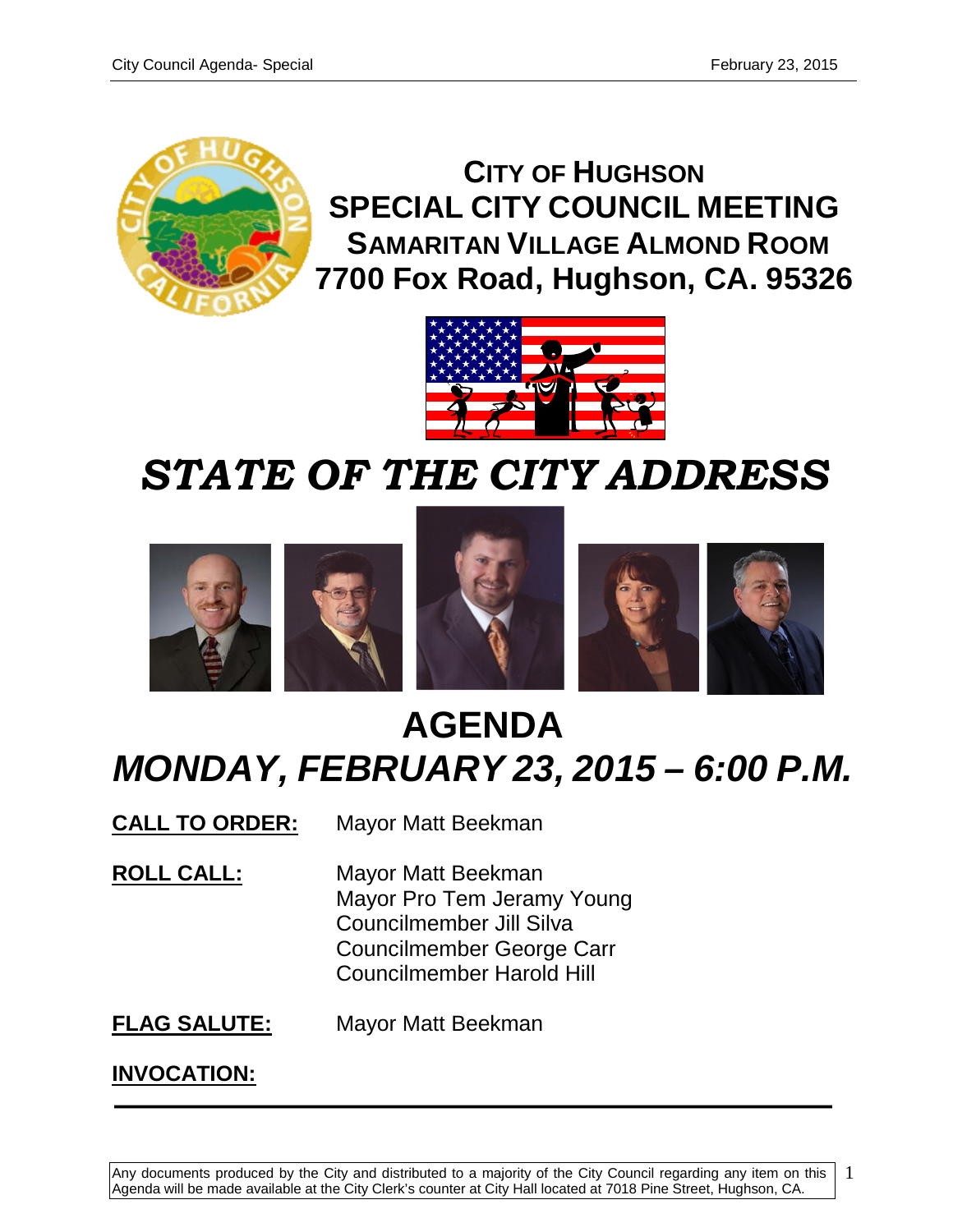## **1. PUBLIC BUSINESS FROM THE FLOOR (No Action Can Be Taken):**

Members of the audience may address the City Council on any item of interest to the public pertaining to the City and may step to the podium, state their name and city of residence for the record (requirement of name and city of residence is optional) and make their presentation. Please limit presentations to five minutes. Since the City Council cannot take action on matters not on the Agenda, unless the action is authorized by Section 54954.2 of the Government Code, items of concern, which are not urgent in nature can be resolved more expeditiously by completing and submitting to the City Clerk a "Citizen Request Form" which may be obtained from the City Clerk.

#### **2. PRESENTATIONS:**

**2.1:** State of the City Address, presented by Mayor Matt Beekman.

## **ADJOURN TO A RECESS AND REFRESHMENTS – Approx. 30 Minutes**

#### **RECONVENE TO THE CITY COUNCIL MEETING**

#### **3. CONSENT CALENDAR:**

**All items listed on the Consent Calendar are to be acted upon by a single action of the City Council unless otherwise requested by an individual Councilmember for special consideration. Otherwise, the recommendation of staff will be accepted and acted upon by roll call vote.**

- **3.1:** Approve the Minutes of the February 9, 2015 Council Meeting.
- **3.2:** Approve the Warrants Register.
- **3.3:** Accept the Quarterly City of Hughson Legislative Report.

#### **4. UNFINISHED BUSINESS:**

**4.1:** Authorize the City Manager on behalf of the City of Hughson to execute the State of California-Natural Resources Agency Department of Parks and Recreation Grant Contract from the Land and Water Conservation Fund for the Seventh Street Park Acquisition Project and the purchase of 19.65 acres of real property owned by the Hughson Unified School District near the corner of Whitmore Avenue and Seventh Street.

## **5. PUBLIC HEARING TO CONSIDER THE FOLLOWING: NONE.**

## **6. NEW BUSINESS: NONE.**

## **7. CORRESPONDENCE: NONE.**

2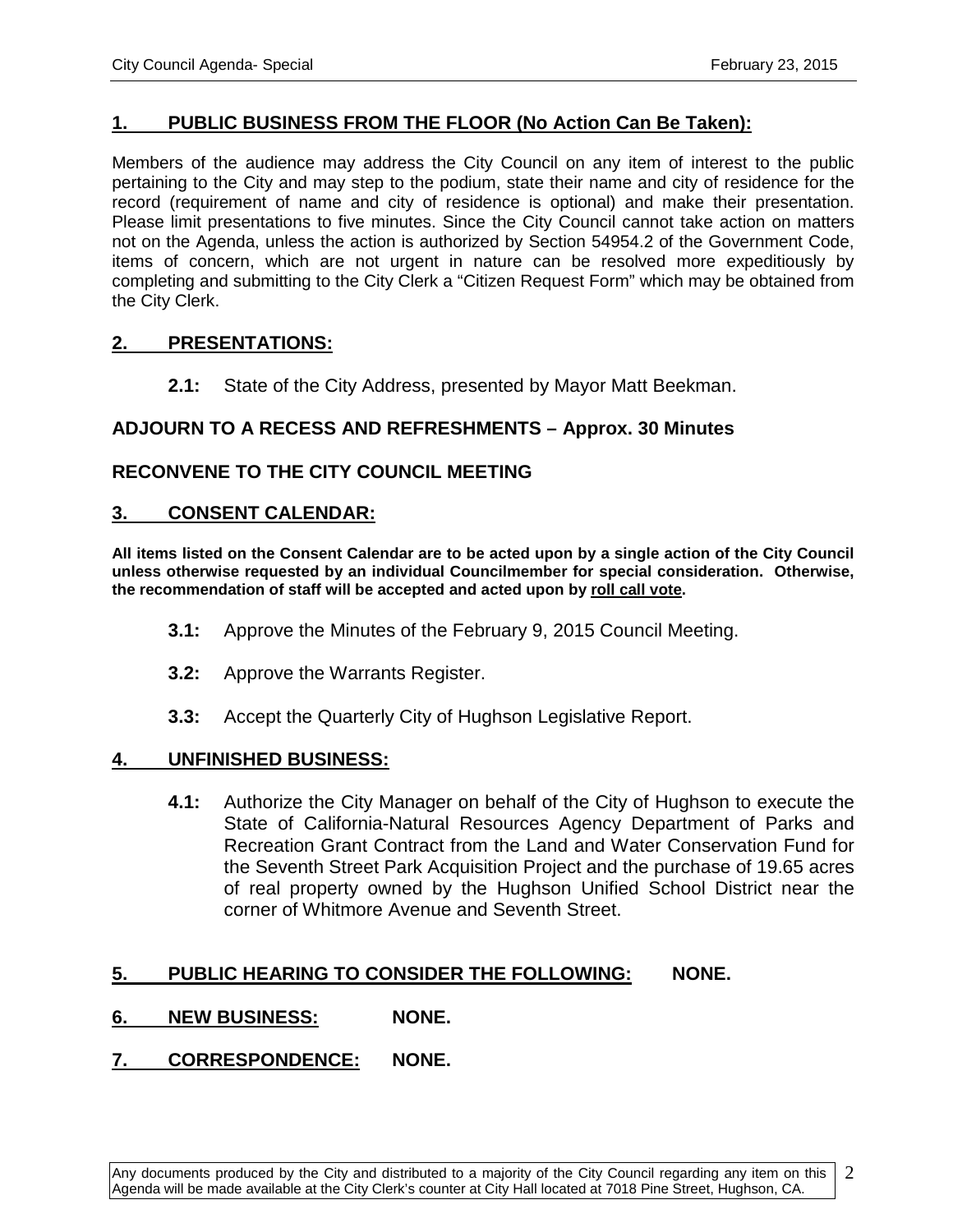#### **8. COMMENTS:**

**8.1:** Staff Reports and Comments: (Information Only – No Action)

**City Manager:**

**City Clerk:**

**Community Development Director:**

**Director of Finance:**

**Police Services:**

**City Attorney:**

- **8.2:** Council Comments: (Information Only No Action)
- **8.3:** Mayor's Comments: (Information Only No Action)

## **9. CLOSED SESSION TO DISCUSS THE FOLLOWING:**

#### **9.1: CONFERENCE WITH LABOR NEGOTIATOR pursuant to Government Code Section 54957.6.**

| <b>Agency Negotiator:</b>      | Raul L. Mendez, City Manager                                                           |
|--------------------------------|----------------------------------------------------------------------------------------|
| <b>Employee Organizations:</b> | <b>Operating Engineers Local No. 3</b><br>(Skilled Trades, Professional and Technical) |

Management

# **10. REPORT FROM CLOSED SESSION:**

# **ADJOURNMENT:**

#### **AMERICANS WITH DISABILITIES ACT/CALIFORNIA BROWN ACT NOTIFICATION FOR THE CITY OF HUGHSON**

This Agenda shall be made available upon request in alternative formats to persons with a disability; as required by the Americans with Disabilities Act of 1990 (42 U.S.C. Section 12132) and the Ralph M. Brown Act (California Government Code Section 54954.2).

**Disabled or Special needs Accommodation**: In compliance with the Americans with Disabilities Act, persons requesting a disability related modification or accommodation in order to participate in the meeting and/or if you need assistance to attend or participate in a City Council meeting, please contact the City Clerk's office at (209) 883-4054. Notification at least 48-hours prior to the meeting will assist the City Clerk in assuring that reasonable accommodations are made to provide accessibility to the meeting.

Any documents produced by the City and distributed to a majority of the City Council regarding any item on this Agenda will be made available at the City Clerk's counter at City Hall located at 7018 Pine Street, Hughson, CA.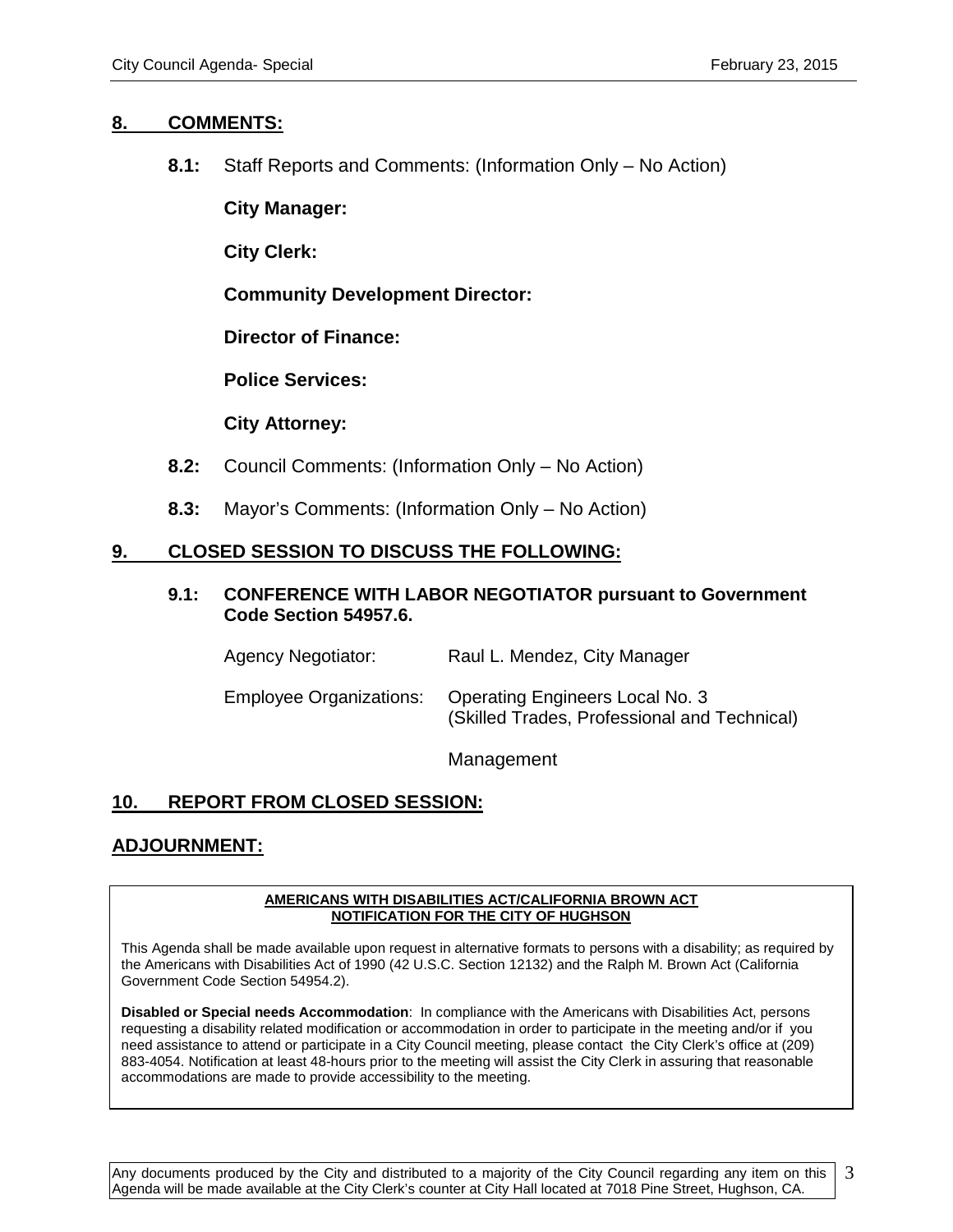| <b>AFFIDAVIT OF POSTING</b> |                        |        |                   |  |  |
|-----------------------------|------------------------|--------|-------------------|--|--|
| <b>DATE:</b>                | February 19, 2015      | TIME:  | 6:00 P.M.         |  |  |
| <b>NAME:</b>                | Dominique Spinale Romo | TITLE: | <b>City Clerk</b> |  |  |

#### **Notice Regarding Non-English Speakers:**

Pursuant to California Constitution Article III, Section IV, establishing English as the official language for the State of California, and in accordance with California Code of Civil Procedures Section 185, which requires proceedings before any State Court to be in English, notice is hereby given that all proceedings before the City of Hughson City Council shall be in English and anyone wishing to address the Council is required to have a translator present who will take an oath to make an accurate translation from any language not English into the English language.

|                         | <b>General Information:</b> The Hughson City Council meets in the Council Chambers on the<br>second and fourth Mondays of each month at 7:00 p.m., unless<br>otherwise noticed.                                                                                                                                               |
|-------------------------|-------------------------------------------------------------------------------------------------------------------------------------------------------------------------------------------------------------------------------------------------------------------------------------------------------------------------------|
| <b>Council Agendas:</b> | The City Council Agenda is now available for public review at the<br>City's website at www.hughson.org and City Clerk's Office, 7018<br>Pine Street, Hughson, California on the Friday, prior to the<br>scheduled meeting. Copies and/or subscriptions can be<br>purchased for a nominal fee through the City Clerk's Office. |
| <b>Questions:</b>       | Contact the City Clerk at (209) 883-4054                                                                                                                                                                                                                                                                                      |

4